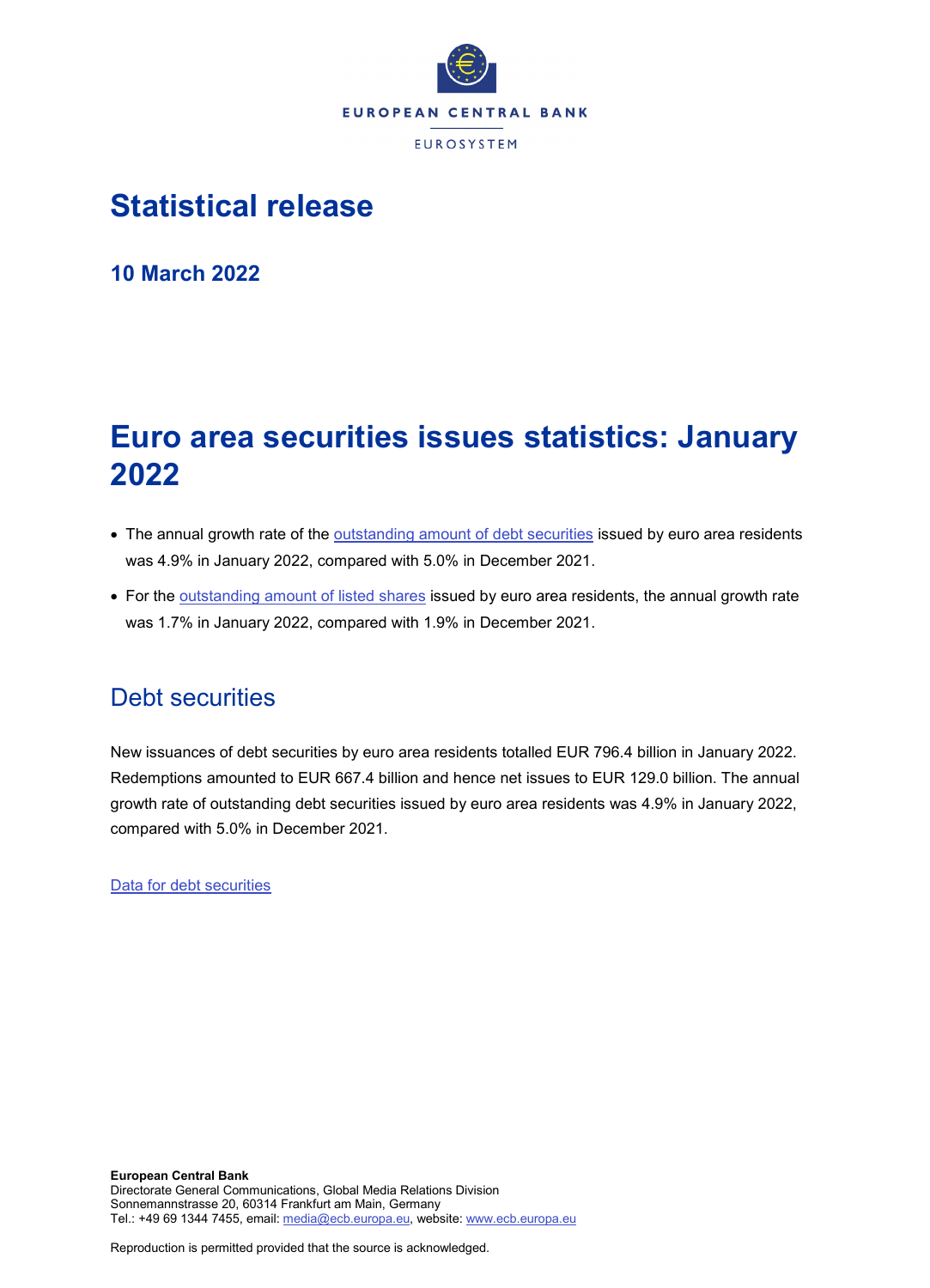#### **Chart 1**

#### Debt securities issued by euro area residents



## Breakdown by maturity

The annual rate of change of outstanding short-term debt securities decreased from -6.9% in December 2021 to -8.7% in January 2022. For long-term debt securities, the annual growth rate was 6.2% in January 2022, compared with 6.1% in December 2021. The annual growth rate of outstanding fixed rate long-term debt securities was 6.6% in January 2022, unchanged from December 2021. The annual growth rate of outstanding variable rate long-term debt securities increased from 3.4% in December 2021 to 3.7% in January 2022.

[Data for breakdown by maturity](http://sdw.ecb.europa.eu/browseSelection.do?type=series&q=SEC.M.I8.1000.F33100.N.I.Z01.A.Z%2c+SEC.M.I8.1000.F33200.N.I.Z01.A.Z%2c+SEC.M.I8.1000.F33201.N.I.Z01.A.Z%2c+SEC.M.I8.1000.F33202.N.I.Z01.A.Z&node=SEARCHRESULTS&ec=&oc=&rc=&cv=&pb=&dc=&df=)

## Breakdown by sector

As regards the sectoral breakdown, the annual growth rate of outstanding debt securities issued by non-financial corporations was 5.0% in January 2022, compared with 5.1% in December 2021. For the monetary financial institutions (MFIs) sector, this growth rate was 2.1% in January 2022, compared with 2.2% in December 2021. The annual growth rate of outstanding debt securities issued by financial corporations other than MFIs increased from 6.6% in December 2021 to 7.7% in January 2022. For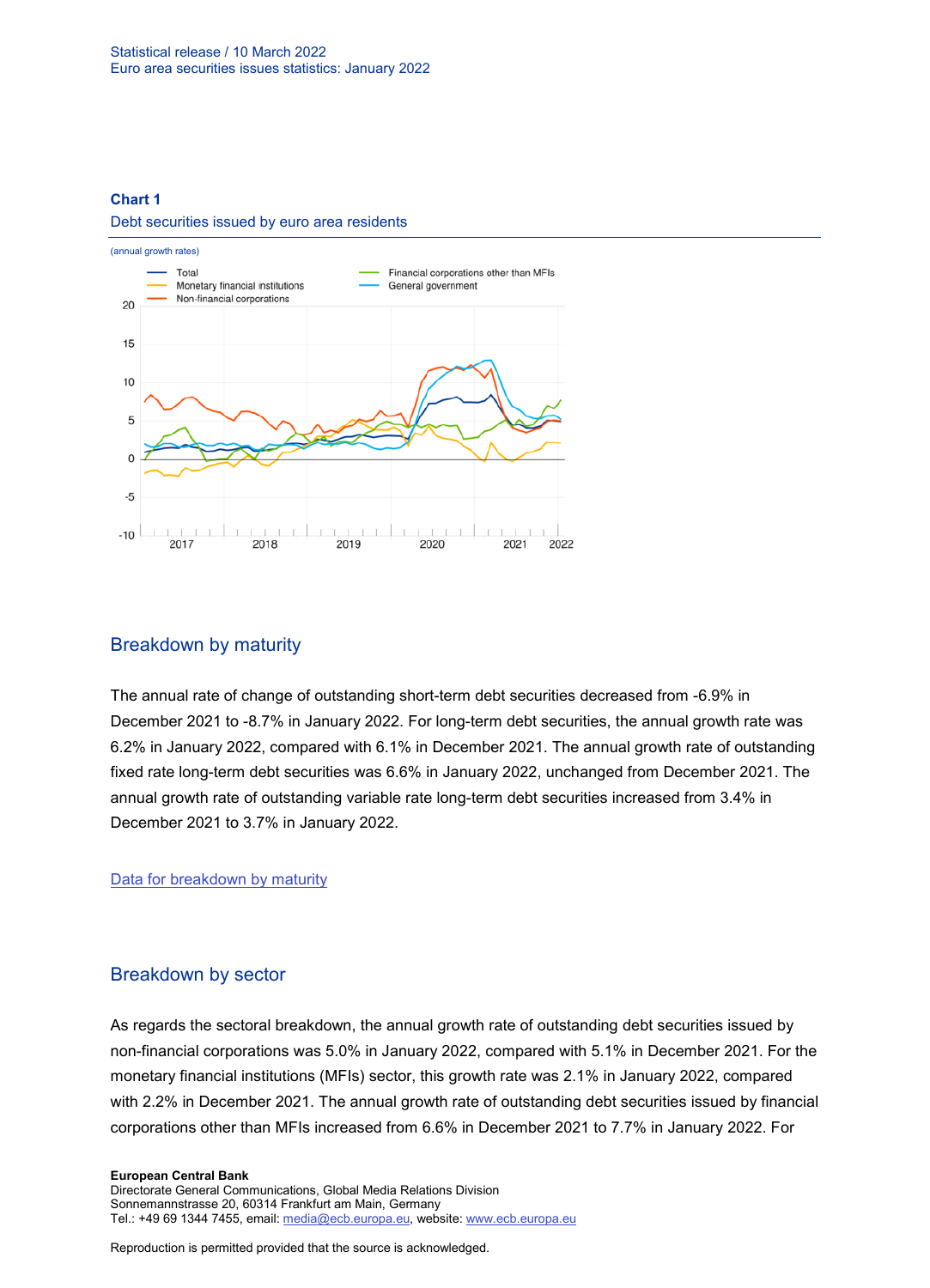the general government, this growth rate decreased from 5.8% in December 2021 to 5.2% in January 2022.

The annual rate of change of outstanding short-term debt securities issued by MFIs decreased from - 3.4% in December 2021 to -7.0% in January 2022. The annual growth rate of outstanding long-term debt securities issued by MFIs increased from 2.9% in December 2021 to 3.3% in January 2022.

### [Data for breakdown by sector](http://sdw.ecb.europa.eu/browseSelection.do?type=series&q=SEC.M.I8.1100.F33000.N.I.Z01.A.Z%2cSEC.M.I8.1220.F33000.N.I.Z01.A.Z%2cSEC.M.I8.1235.F33000.N.I.Z01.A.Z%2cSEC.M.I8.1300.F33000.N.I.Z01.A.Z%2cSEC.M.I8.1220.F33100.N.I.Z01.A.Z%2cSEC.M.I8.1220.F33200.N.I.Z01.A.Z&node=SEARCHRESULTS&ec=&oc=&rc=&cv=&pb=&dc=&df=)

## Breakdown by currency

Concerning the currency breakdown, the annual growth rate of outstanding euro-denominated debt securities was 5.7% in January 2022, compared with 5.8% in December 2021. For debt securities denominated in other currencies, this rate of change decreased from 0.3% in December 2021 to -0.1% in January 2022.

[Data for breakdown by currency](http://sdw.ecb.europa.eu/browseSelection.do?type=series&q=SEC.M.I8.1000.F33000.N.I.EUR.A.Z%2cSEC.M.I8.1000.F33000.N.I.Z06.A.Z&node=SEARCHRESULTS&ec=&oc=&rc=&cv=&pb=&dc=&df=)

## Listed shares

New issuances of listed shares by euro area residents totalled EUR 2.2 billion in January 2022. Redemptions amounted to EUR 2.2 billion and hence net issues were equal to EUR 0.0 billion. The annual growth rate of the outstanding amount of listed shares issued by euro area residents (excluding valuation changes) was 1.7% in January 2022, compared with 1.9% in December 2021. The annual growth rate of listed shares issued by non-financial corporations was 1.2% in January 2022, compared with 1.1% in December 2021. For MFIs, the corresponding growth rate was 1.6% in January 2022, compared with 1.7% in December 2021. For financial corporations other than MFIs, this growth rate decreased from 5.8% in December 2021 to 4.3% in January 2022.

**European Central Bank** Directorate General Communications, Global Media Relations Division Sonnemannstrasse 20, 60314 Frankfurt am Main, Germany Tel.: +49 69 1344 7455, email[: media@ecb.europa.eu,](mailto:media@ecb.europa.eu) website: www.ecb.europa.eu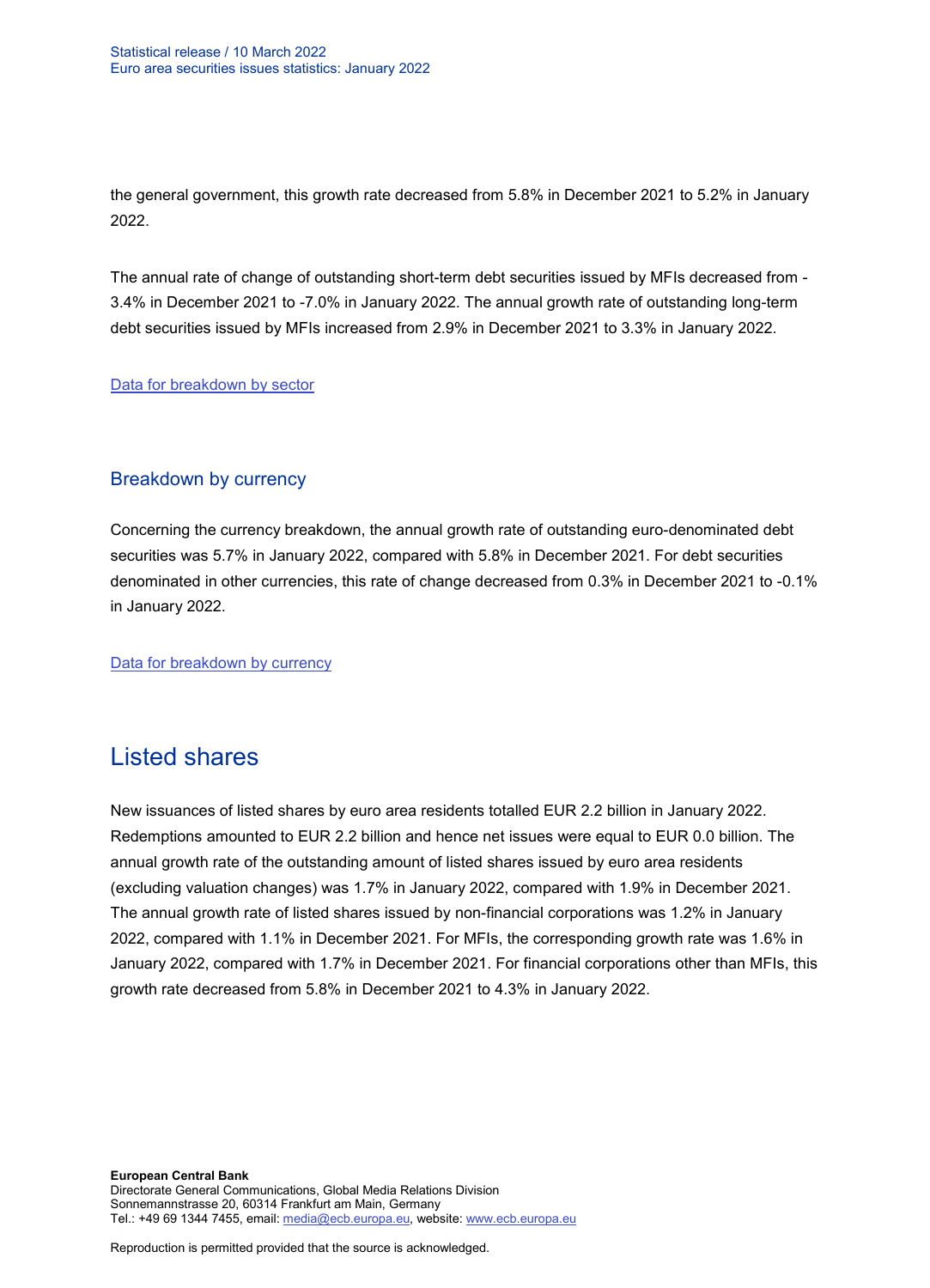### **Chart 2**

#### Listed shares issued by euro area residents



The market value of the outstanding amount of listed shares issued by euro area residents totalled EUR 9,914.5 billion at the end of January 2022. Compared with EUR 8,339.0 billion at the end of January 2021, this represents an annual increase of 18.9% in the value of the stock of listed shares in January 2022, down from 22.3% in December 2021.

### [Data for listed shares](http://sdw.ecb.europa.eu/browseSelection.do?type=series&q=SEC.M.I8.1000.F51100.M.2.Z01.E.Z%2cSEC.M.I8.1000.F51100.M.3.Z01.E.Z%2cSEC.M.I8.1000.F51100.M.4.Z01.E.Z%2cSEC.M.I8.1000.F51100.M.I.Z01.A.Z%2cSEC.M.I8.1100.F51100.M.I.Z01.A.Z%2cSEC.M.I8.1220.F51100.M.I.Z01.A.Z%2cSEC.M.I8.1235.F51100.M.I.Z01.A.Z%2cSEC.M.I8.1000.F51100.M.1.Z01.E.Z&node=SEARCHRESULTS&ec=&oc=&rc=&cv=&pb=&dc=&df=)

**For queries, please use the** [Statistical information request](https://ecb-registration.escb.eu/statistical-information) **form.**

#### **Notes:**

- Unless otherwise indicated, data relate to non-seasonally adjusted statistics. In addition to the developments for January 2022, this statistical release incorporates minor revisions to the data for previous periods. The annual growth rates are based on financial transactions that occur when an institutional unit incurs or redeems liabilities, they are not affected by the impact of any other changes which do not arise from transactions.
- Hyperlinks in the main body of the statistical release and in annex tables lead to data that may change with subsequent releases as a result of revisions. Figures shown in annex tables are a snapshot of the data as at the time of the current release.

#### **European Central Bank**

Directorate General Communications, Global Media Relations Division Sonnemannstrasse 20, 60314 Frankfurt am Main, Germany Tel.: +49 69 1344 7455, email[: media@ecb.europa.eu,](mailto:media@ecb.europa.eu) website: www.ecb.europa.eu

Reproduction is permitted provided that the source is acknowledged.